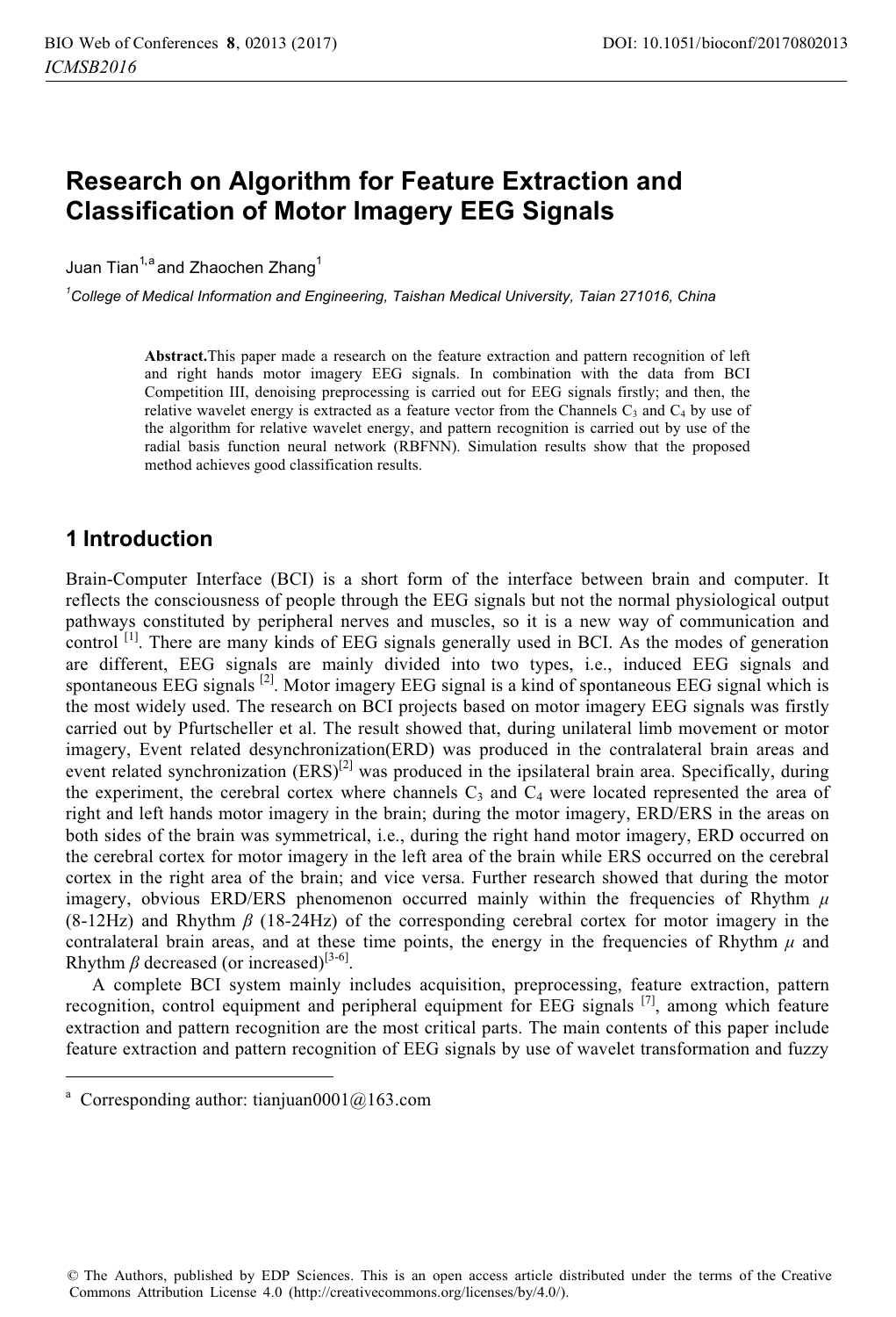neural network, taking the ERD/ERS phenomena corresponding to left and right hands motor imagery as the differentiating criteria in combination with the characteristics.

## **2 Feature Extraction**

The purpose of feature extraction is to transform the preprocessed EEG signals into different feature vectors representing different consciousness tasks. Feature extraction is the most critical step in the identification of BCI signals, directly impacting on the design for the later classifier. In this paper, the relative energy extracted by use of the wavelet transformation technology from the characteristic frequency band is mainly used as the characteristic value.

### **2.1 Source of Experimental Data**

The experimental data used in this paper comes from Dataset IIIb of BCI Competition III held in 2005. It was provided by Graz University of Technology in Austria and divided into two categories: left hand motor imagery and right hand motor imagery. The EEG data was collected from three healthy subjects, denoted as O3, S4 and X11. Among them, O3 had 640 pieces of data, and the experimental task was to adopt the method of virtual reality to control the feedback items on the screen by use of left and right hands motor imagery; S4 and X11 had 1,080 pieces of data respectively, and the experimental task was to control the virtual ball through motor imagery, moving the ball to the left or right end of the screen. All the data were collected from the EEG signals recorded in two-lead mode at electrodes  $C_3$ ,  $C_2$  and  $C_4$ , among which the electrodes  $C_3$  and  $C_4$  were located in the functional area of the primary sensorimotor cortex of the brain, and they could reflect the most effective information about the changes in brain status during the left and right hands motor imagery of subjects; as a reference electrode, the sampling frequency of  $C_4$  is 125Hz after 0.5-30Hz filtering. In order to reduce the amount of calculation, the experimental data was selected from S4 for this time, and there was a total of 1171677 x 2 pieces of data<sup>[8]</sup>.

The complete experimental procedure is described as follows: the duration of each experiment is 8s, and it is divided into three stages. During the first 2s, the subjects have a rest to keep a relaxed state. When T=2s, they begin to enter the stage of imagery; when T=3s, a short beep sounds and it suggests that the subjects' consciousness is being concentrated and the motor imagery is beginning; meanwhile, the cursor on the screen moves left or right, which will last for the whole process of the experiment, while the subjects imagine the movements as planned according to the movement of the cursor. When T=4s, the stage of information feedback begins, and the duration is 4s (within 4s-8s). The classification results of the feedback stage are given to the subjects from the classifier. The experimental process is shown in Figure 1.



Figure 1. Experiment Process of Left and Right Hands Motor Imagery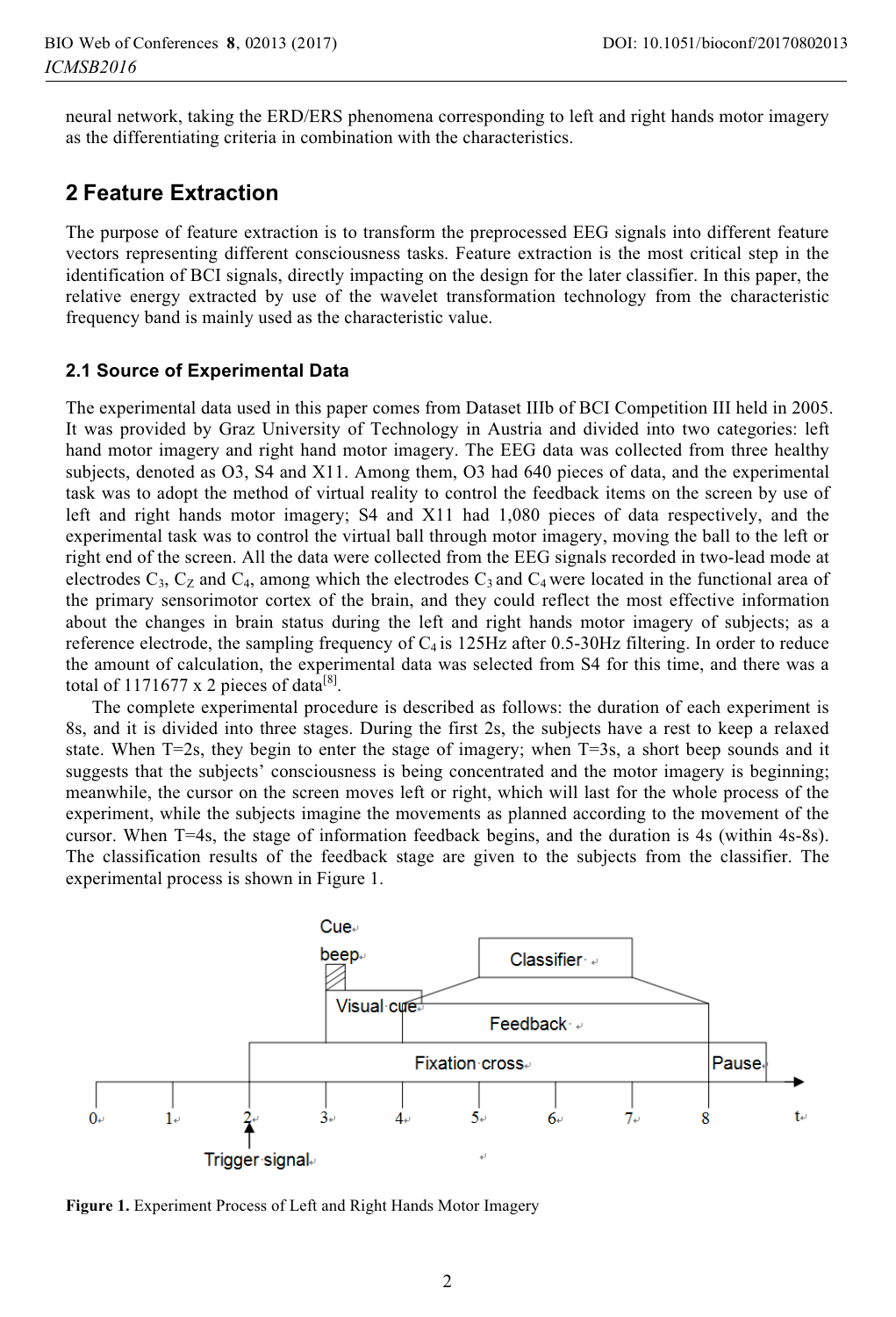### **2.2 Preprocessing of Experimental Data**

The research shows that, during the acquisition process of EEG signals, false information such as ECG, EMG, REM, blink and power frequency interference will interfere with the observation and analysis against the EEG signals by people. Therefore, before the feature extraction, in this paper, denoising is carried out for the original EEG data by use of the wavelet transformation technology and collect the total a trigger 8 seconds in the data. The comparison of EEG signals before and after denoising is shown in Figure 2.



**Figure 2.** Comparison of EEG Signals Before and After Denoising (a) Before Denoising (b) After Denoising

### **2.3 Feature Extraction Based on Wavelet Transformation**

#### *2.3.1**Basic Theory of Wavelet Transformation*

Wavelet transformation is a multi-scale signal analysis method. In both time and frequency domains, it represents the local signal characteristics and is used for multi-resolution analysis, so it is applicable to analyze the transient and time-varying characteristics of non-stationary signals. EEG signals are a kind of complex nonlinear and non-stationary signal. Therefore, in this paper, wavelet transformation is used for the analysis and feature extraction of EEG signals <sup>[9]</sup>.

It is assumed that the wavelet basis function is  $\psi_{a,b}(t)$ , then,

$$
\psi_{a,b}(t) = \frac{1}{\sqrt{|a|}} \psi(\frac{t-b}{a})
$$
\n(1)

where, *a* represents the contraction-expansion factor or scale factor, and *b* represents the shift factor.

Discrete binary method is adopted for the calculation of "*a*" and "*b*", and the following discrete binary wavelet function can be obtained:

$$
\psi_{j,k}(t) = 2^{-\frac{j}{2}} \psi(2^{-j}t - k)
$$
\n(2)

The discrete wavelet transformation coefficient:

$$
DWT_x(j,k) = 2^{-\frac{j}{2}} \int_{-\infty}^{\infty} f(t) \psi^*(2^{-\frac{j}{2}}t - k) dt
$$
 (3)

The inverse transformation:

$$
f(t) = \sum_{j=-\infty}^{\infty} \sum_{k=-\infty}^{\infty} DWT_x(j,k) \psi(2^{-\frac{j}{2}}t - k)
$$
 (4)

It is assumed that the length of EEG data segment used for feature extraction is m  $x 2^N$  points, then, Formula (4) is converted into:

$$
f(t) = \sum_{j=0}^{mx2^{j-1}} \sum_{k=0}^{mx2^{N-j}-1} DWT_x(j,k)\psi(2^{-\frac{j}{2}}t-k)
$$
 (5)

According to the Mallat decomposition algorithm, the finite layer decomposition for  $f(t)$  is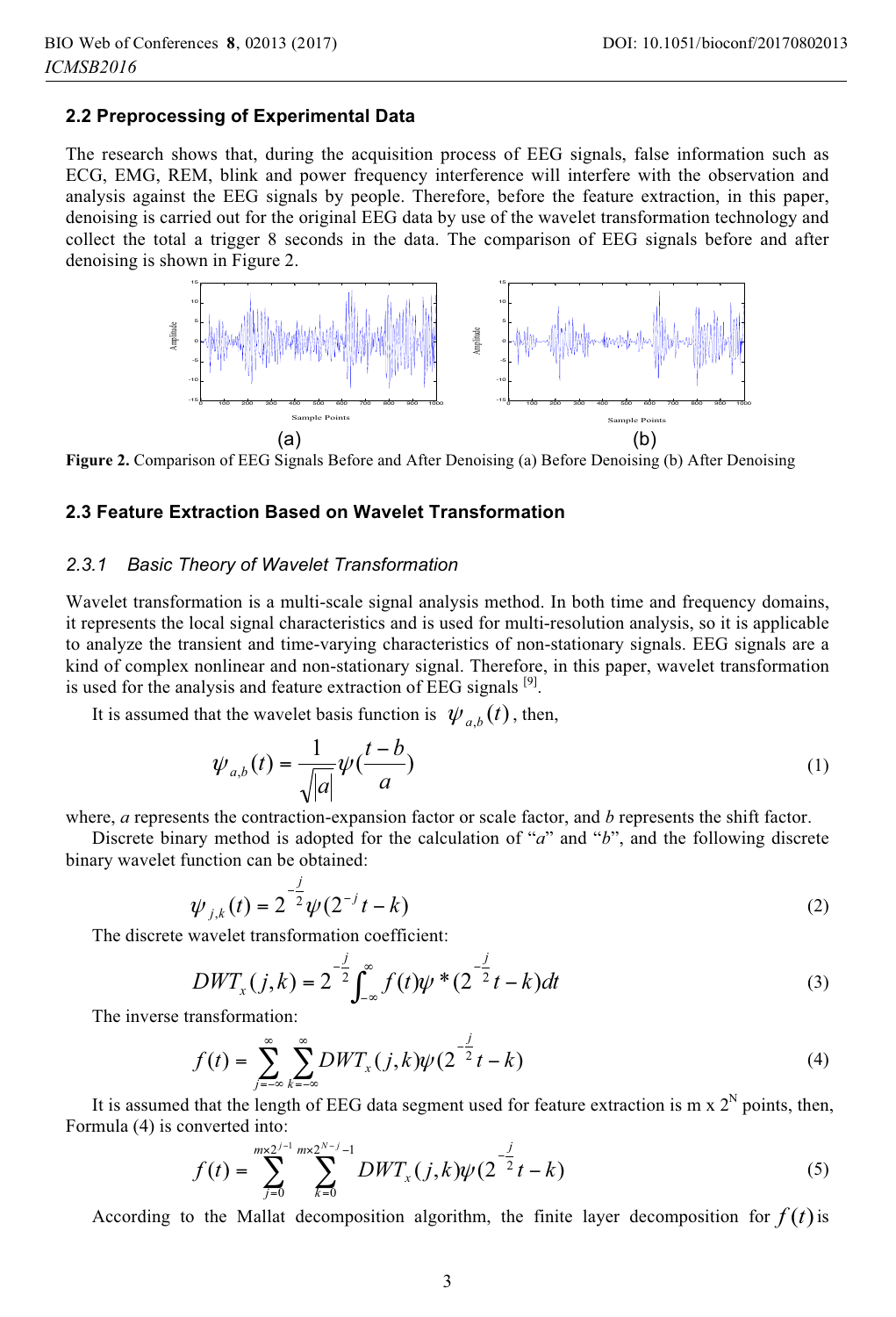obtained:

$$
f(t) = A_j + \sum_{j=1}^{J} D_j
$$
 (6)

where, *J* represents the decomposition layer, *AJ* represents the low frequency approximate component coefficient, and  $D_i$  represents the high frequency detail coefficient at different scales.

Under the premise that the wavelet basis function is orthogonal basis function, according to the energy conservation property of wavelet transformation, the formula for wavelet energy is obtained:

$$
E_{tot} = \sum_{t} \left| f(t) \right|^2 \tag{7}
$$

In combination with Formula (6), it can be further expressed as:

$$
E_{tot} = A_j^2 + \sum_{j=1}^{J} D_j^2 = \sum_{j=1}^{J+1} |D_j|^2
$$
 (8)

Then, the relative wavelet energy[10] is:

$$
p = \frac{E_j}{E_{tot}} = \frac{|D_j|^2}{\sum_{j=1}^{J+1} |D_j|^2}
$$
\n(9)

#### *2.3.2 Analysis of Simulation Results*

As the wavelet db possesses excellent local characteristics in both time and frequency domains $[11]$ , in this paper, wavelet db4 in the time length of 1s is selected as the wavelet function to carry out 4-layer decomposition for the preprocessed EEG signals; the obtained wavelet coefficients of the detailed part are  $D_1$ ,  $D_2$ ,  $D_3$ , and  $D_4$ , and that of the approximate part is  $A_4$ . The corresponding frequency ranges are: 8-13.5Hz, 13.5-19Hz, 19-24.5Hz, and 24.5-30Hz, respectively. And then, for the EEG signals of Channels  $C_3$  and  $C_4$ , the relative wavelet energies within 4-7s are selected as the characteristic values of left and right hands motor imagery. The simulation results are shown in Figures3 and 4.



**Figure 3.** Relative Energies in Channels C3 and C4 during Left Hand Motor Imagery(a) Relative Energy in Channel C3 (b) Relative Energy in Channel C4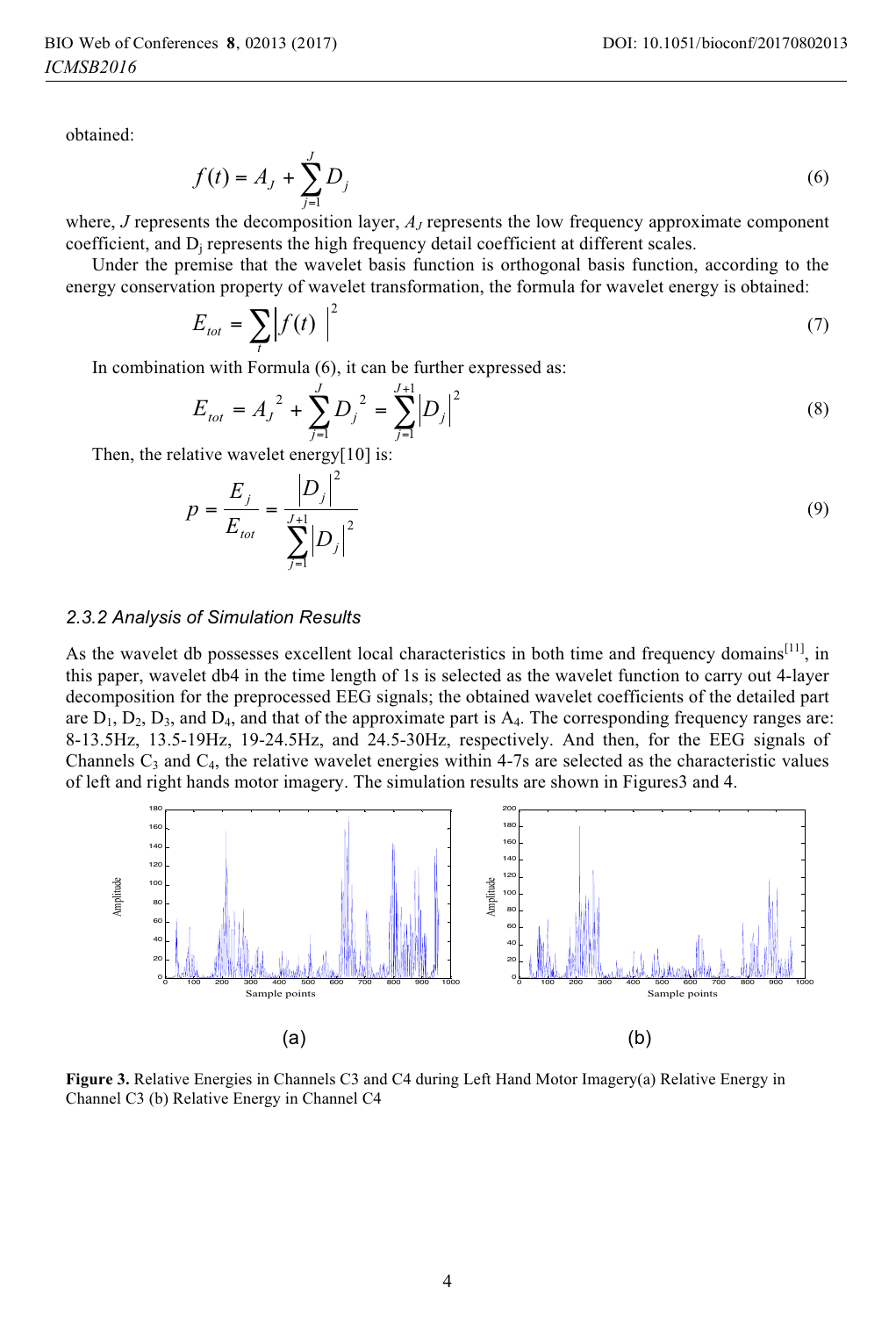

**Figure 4.** Relative Energies in Channels C3 and C4 during Right Hand Motor Imagery(a) Relative Energy in Channel C3 (b) Relative Energy in Channel C4

From Figure3, it can be seen that during left hand motor imagination, obvious ERD/ERS occurs at the sample points of 600-700 in Channels  $C_3$  and  $C_4$ ; from Figure 4, it can be seen that during right hand motor imagination, obvious ERD/ERS occurs at the sample points of 700-800 in Channels  $C_3$ and  $C_4$ .

### **3 Pattern Recognition**

Pattern recognition is a very important part of BCI system, and the core part of pattern recognition is design of classifier. The common classification algorithms mainly include linear discriminant method, support vector machine-based method, and artificial neural network method. The artificial neural network method is widely used because of its simple application, convenient parameter selection, and high accuracy of classification results. According to the different neural network models, artificial neural network is divided into feed-forward neural network, feedback neural network, and self-organizing neural network, among which feed-forward neural network includes perceptron network, BP network, linear neural network, and radial basis function neural network. For radial basis function neural network, the nearest neighbor clustering algorithm is adopted and it has such advantages as short learning time, small amount of calculation and good performance, so in this paper, RBF neural network is selected for the classification of left and right hands motor imagery EEG signals.

### **3.1 Basic Theory of RBF Neural Network**

RBF neural network is composed of input layer, hidden layer and output layer. For the hidden layer, radial basis function is adopted as the excitation function.

Gauss's function is taken as the radial basis function, and is recorded as:

$$
g_{i} = \exp(-\frac{\left\|x - c_{i}\right\|^{2}}{2\sigma_{i}^{2}})
$$
 (10)

The output form is:

$$
y = w_0 + \sum_{i=1}^{m} w_i g_i
$$
 (11)

where  $W_i$  is the weight from the hidden layer to the output layer.  $C_i$  and  $\sigma_i^2$  are the center and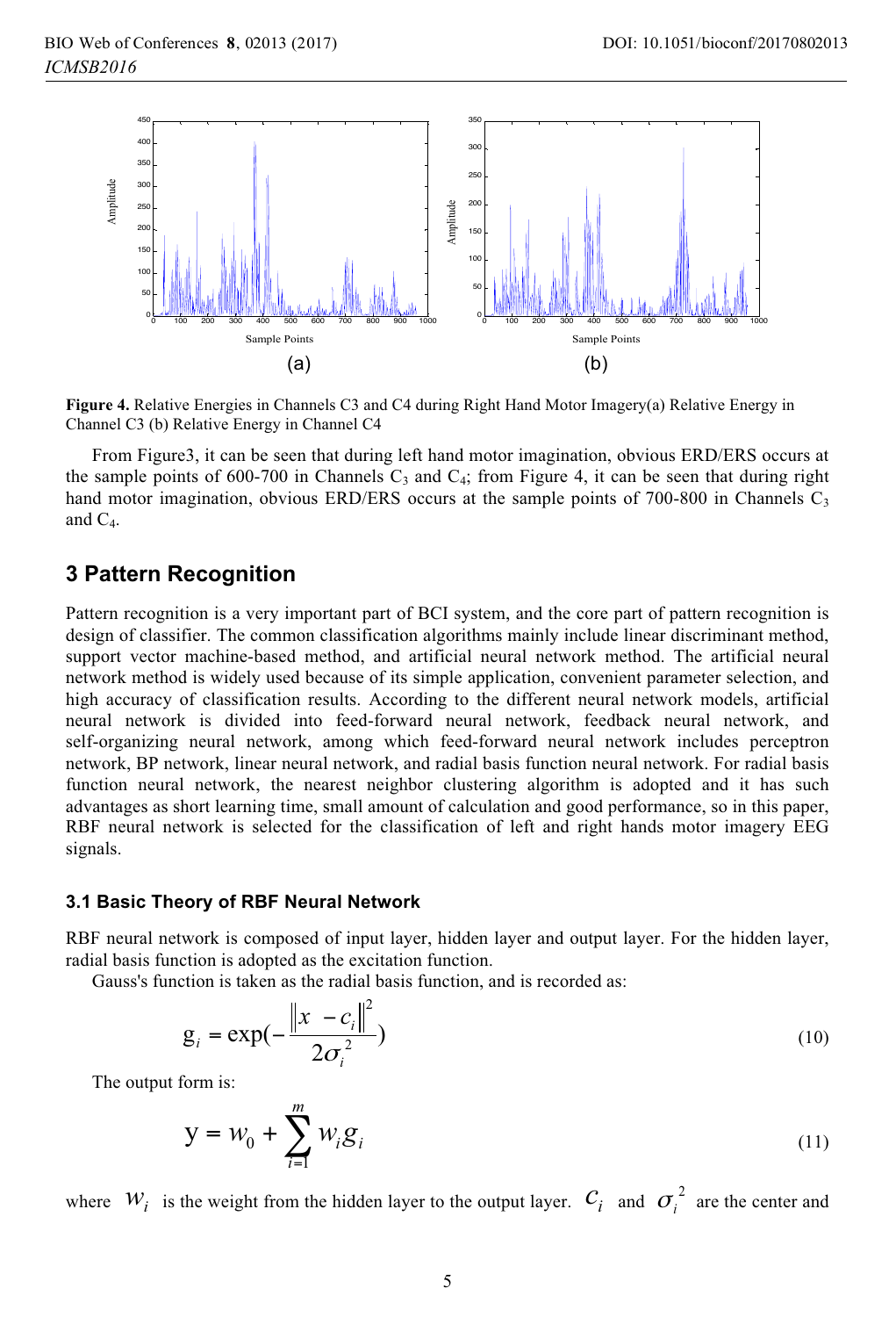the variance of the radial basis function, respectively.  $\bm{m}$  is the number of the centers. According to the empirical formula,  $C_i$  can be 0,  $\sigma_i$  can be 1, and  $W_i$  can be 0-0.5. In order to simplify the calculation, in this paper,  $C_i$  is taken as 0,  $\sigma_i$  is taken as 1, and  $W_i$  is taken as 0.5.

### **3.2 Analysis of Classification Result Analysis**

In order to reduce the amount of calculation, in this paper, 300 sets of characteristic data from Channels  $C_3$  and  $C_4$ , among which 200 sets of data is taken as training samples and the other 100 sets of data is taken as test samples. The features of the training samples are used as the input data of RBF neural network, and the thinking task categories of the training sample are used as the output data of RBF neural network, with the category number recorded as "0" and "1". The rate of correct identification of the test samples (i.e., the ratio of the number of correctly identified samples to the total sample number) is used as the evaluation index. According to the above algorithm, this paper uses Matlab to compile the corresponding program to realize recognition of left and right hands motor. Test for 100 times and the overall recognition rate approaches 91%.

## **4 Conclusion**

Feature extraction and feature classification are one of the key problems of BCI system. In this paper, through the research on left and right hands motor imagery EEG signals, ERD/ERS phenomenon is taken as the differentiating criteria, relative wavelet energy in the special frequencies of Channels  $C_3$ and  $C_4$  is used as feature vectors of left and right hands motor imagery EEG signals, RBF neural network is used for features classification, and simulation is carried out in combination with the data from BCI Competition III held in 2005. The results show that good classification effects are achieved. The research on BCI, as a new human-computer interface (HCI) mode, needs multidisciplinary cooperation. At present, the BCI system is not perfect and the corresponding theory and algorithm are not mature, so further research is required. With the continuous improvement and perfection of technology, the BCI system will eventually come out of the laboratory and be widely used in real  $life^{[12]}$ .

## **Acknowledgments**

The work is supported by Project of Shandong Province Higher Educational Science and Technology Program, China(Grant No. J13LN04)

## **References**

- 1. 1.J. R. Wolpaw, N. Birbaumer, W. J. Heetderks,et al. Brain-computer interface technology: a review of the first international meeting[J],*IEEE Trans.Rehab.Eng.*,2000,**8(2):**164-173
- 2. P.Missonnier, G.Gold, F.R.Herrmann, et al.Decreased theta event-related synchronization during working memory activation is associated with progressive mild cognitive impairment.[J]. *Dementia & Geriatric Cognitive Disorders*, 2006, **22**(**22**):250-259.
- 3. 3.B.Akinci,N.G.Gencer,Online cue-based discrimination of left/right hand movement imagination[J],*Biomedical Engineering Meeting*,2010,1-4
- 4. S. Shahid, R. K. Sinha, A. G. Prasad, Mu and beta rhythm modulations in motor imagery related post-stroke EEG: a study under BCI framework for post-stroke rehabilitation[J],*Bmc Neuroscience*,2010,**11**(**1**):1-2
- 5. E. Thomas, J, Fruitet, M, Clerc, Investigating brief motor imagery for an ERD/ERS based